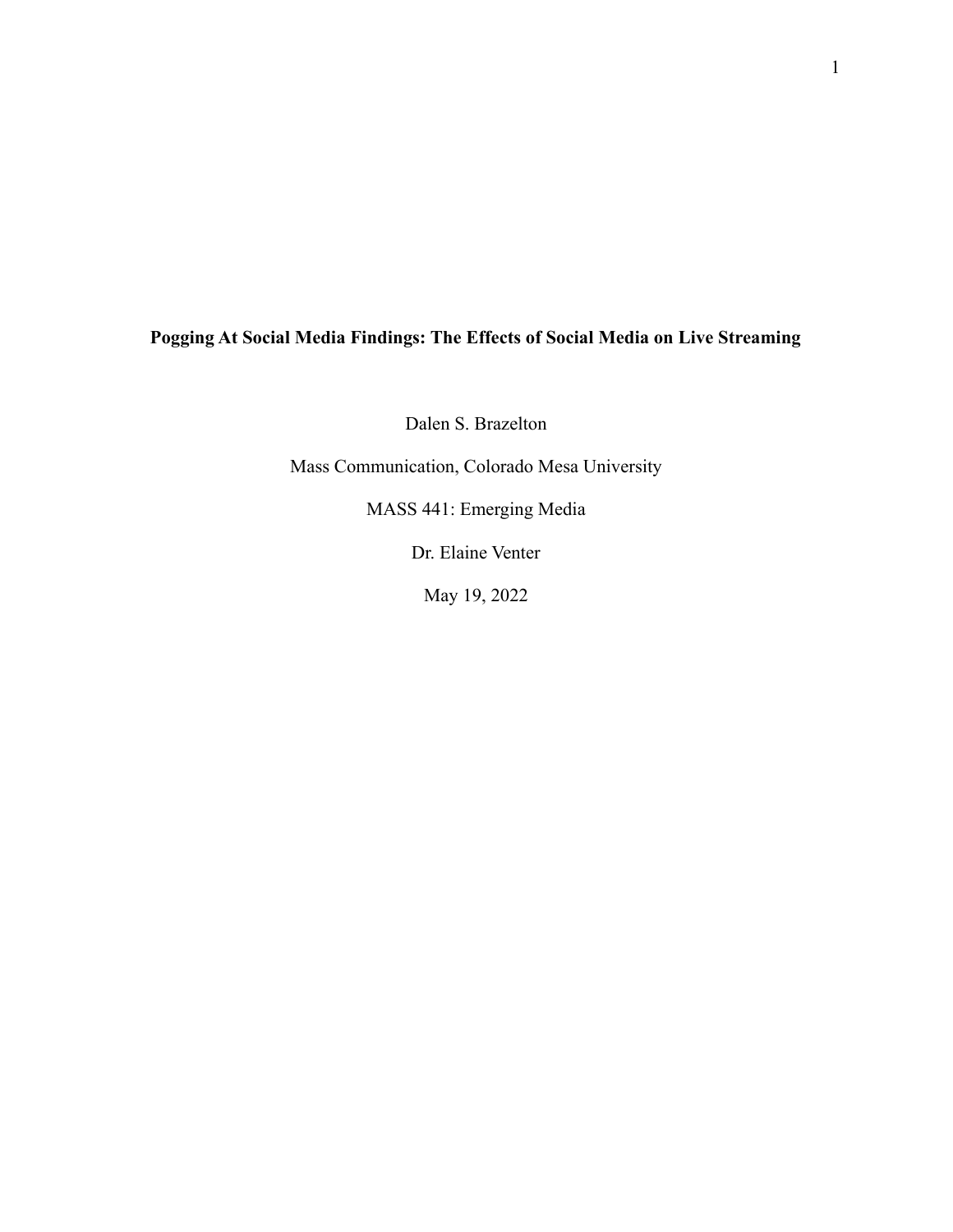#### **Pogging At Social Media Findings: The Effects of Social Media on Live Streaming**

Dewlan, also known as DolanProductionz, is my brand as an online content creator and entertainer most well known for Minecraft videos and live streams. On top of this, other games have become more prevalent on the channel, and can best be summed up with goofy, casual humor. More recently, I have had a major change from focusing on YouTube to focusing on Twitch, a live streaming service. A big reason for this is the added benefit of income and community interaction. Twitch is live and in the moment, and is a growing platform for new viewers wanting something more personal than a YouTube comment section. I have been streaming regularly since 2017, and have become more consistent since entering college.

Compared to other smaller streamers, Dewlan stands out in the way I interact with the community. There is a tight-knit feel among the Dew Crew and Twitch has helped facilitate that by allowing viewers to contribute to the stream in the form of "channel points." Channel points accrue as a viewer tunes into a content creator's streams. Viewers can then redeem points to different options the streamer has customized. A big difference between my brand and a lot of other smaller Minecraft streamers is costumes. Viewers can redeem channel points for any variety of costumes including (but not limited to):

- Mario
- A giant eggplant
- A combination of the two aforementioned costumed known as "Deggplant Parmesian"
- A cowboy
- A post-apocalyptic coffee addict

By creating a more casual environment where the streamer isn't placed on a pedestal of perfection, viewers feel more inclined to participate in shenanigans. This is in stark contrast to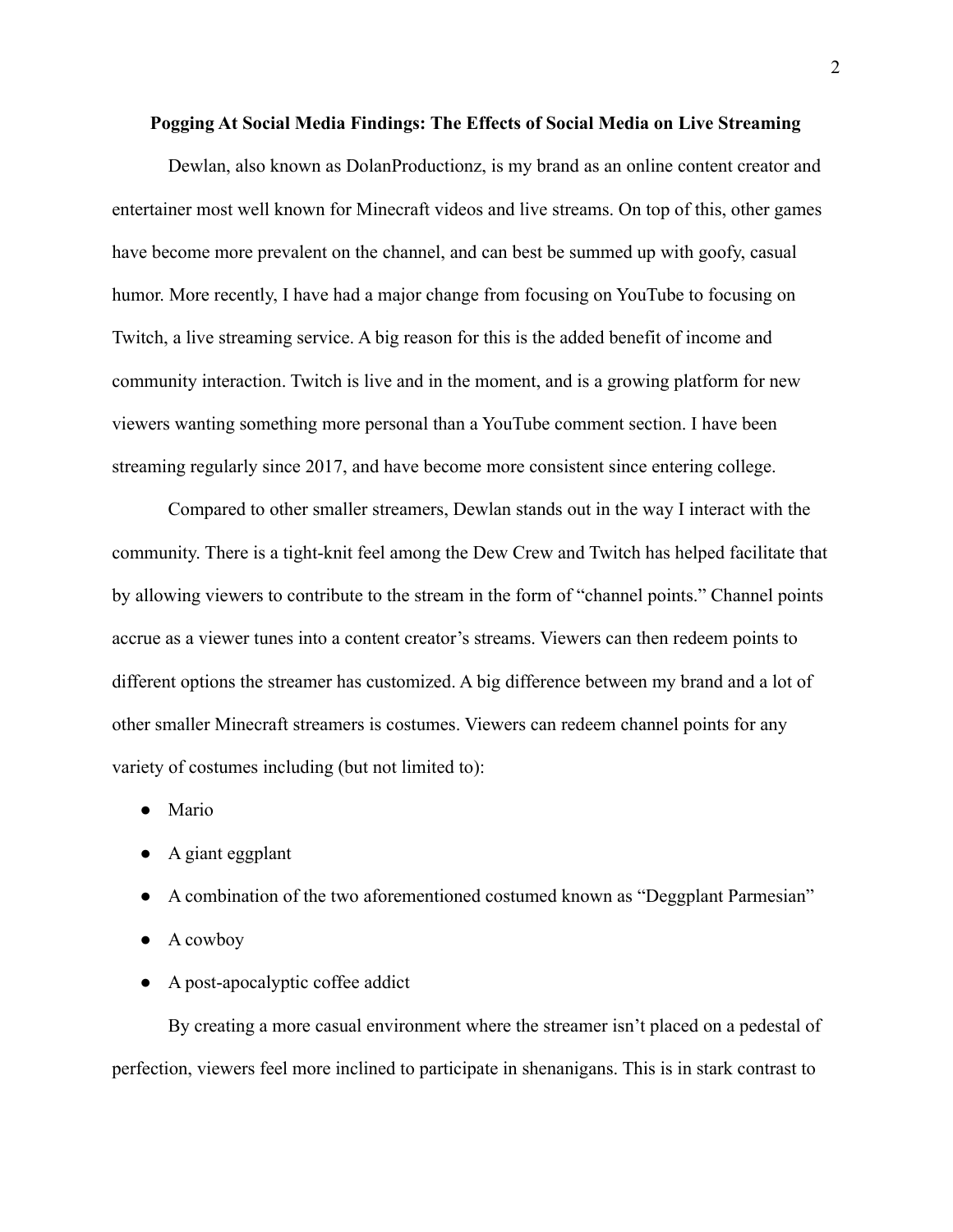streamers such as RaysWorks, a larger streamer with some overlap in my community. However, I provide a much different feel to streams than his.

One competitor on a larger scale is the creator "Mumbo Jumbo." This is because, similar to me, he is a gamer and a filmmaker and chooses to separate his content into two different channels just like I have. The main way that our content differs is the approach to how we play the game. I am more carefree and small-scale, while Mumbo Jumbo is a member of the most famous Minecraft server in the world. However, the added benefit is the crossover in similar playstyle interests for SMP's, or "Survival Multiplayer" worlds. This means that members from his much larger community will sometimes find their way into mine and stay for the vastly different approach in content, creating a loyal fanbase.

Remaining on the topic of competition, the Minecraft streaming market is highly saturated. Minecraft is, after all, the best-selling game of all time. Because of this, the audience is also a wide variety of consumers. To cater to each individual audience, I keep streams family-friendly and avoid crass language, inappropriate topics and realistic violence. This opens me up to the broadest audience possible. Because of this, I have a wide array of ages watching me depending on the day. In order to maintain a balance between children and adults watching, I will do some streams later in the day to ensure younger audiences are asleep and tag the stream under "mature" if we are playing something like a horror game. I haven't limited myself by staying family friendly because I have built a schedule up that allows me the opportunity to play something more mature.

My existing media methods include YouTube, Twitch, Twitter, Discord, TikTok and a Reddit account. I have also begun using my Instagram account that shares a username with my TikTok to post Reels. Discord and Twitter are the main driving forces behind advertising and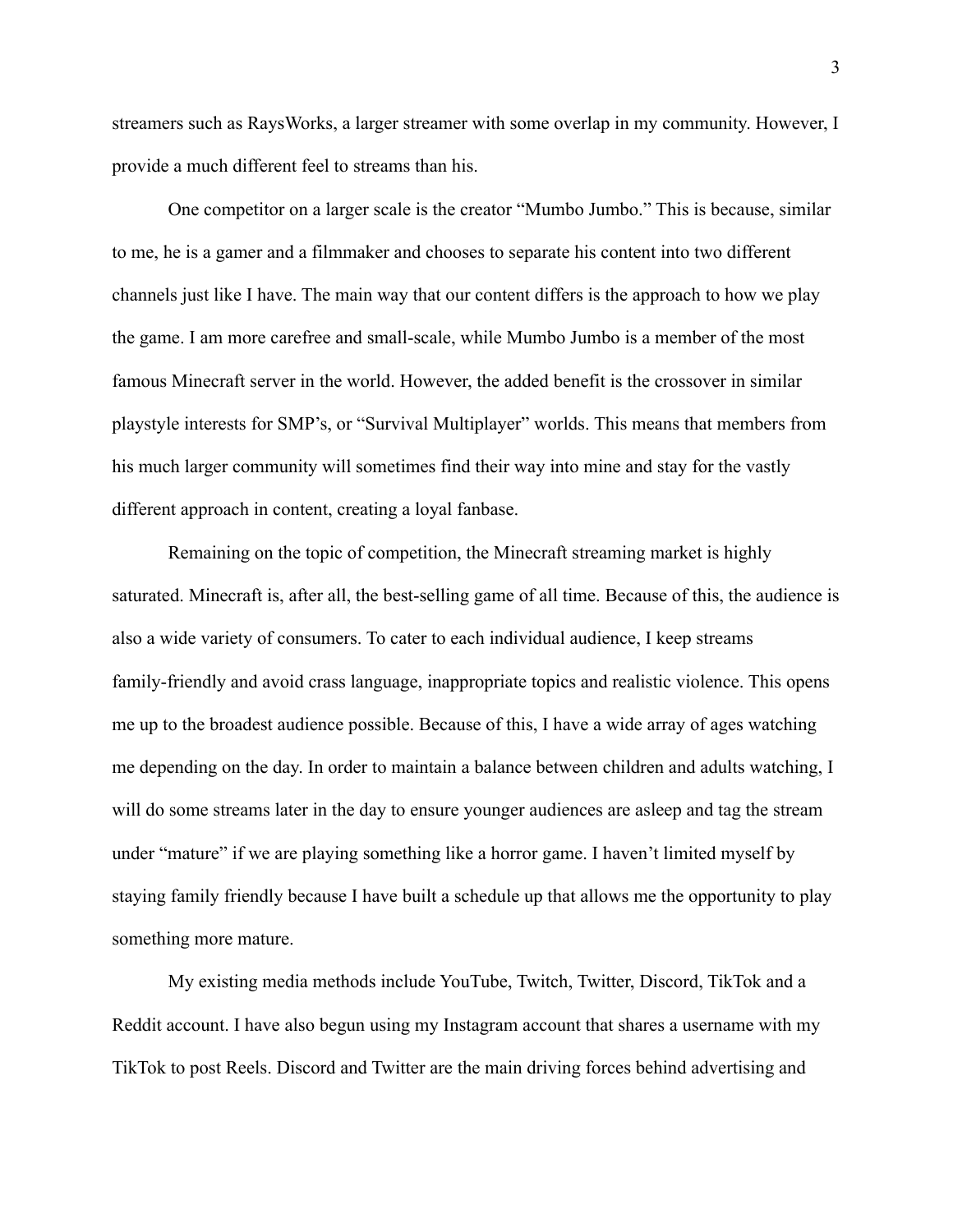day-to-day contact with fans of Dewlan's content. I have my own Discord where a community has begun to form, and has different channels including one for fan art. Fan art has definitely shaped the way newcomers see the stream as it has given it a sense of validity in a streaming reputation sense. People like me enough to draw me, which can entice a new viewer and make them more likely to stay and watch. Members of the Discord also make memes of my streams which both improves engagement with the content, but also solidifies the comedy aspect of the streams.



Engagement with most of the social media is increasing, especially with the addition of Instagram. Dewlan's YouTube channel is the most successful; as of May 2022, it has accrued over 87,500 views and nearly 570 subscribers. Twitch is currently sitting at 100 subscribers and over 350 followers. Dewlan's Twitter has 66 followers and relatively even engagement daily. TikTok, Instagram and YouTube Shorts have presented a new kind of data with the development of short form content, usually hitting anywhere from 400-1,000 views.

*A meme made by Kasbak, a member of the Dewscord.*

In order to bring more engagement to the Twitch channel, I formed a campaign surrounding an event called the "#TeamDewlan Subathon." The goal of this subathon is for Dewlan's YouTube channel to surpass DolanProductionz's channel in subscriber count, a difference of 35 subscribers. A subathon is a streaming event where a timer is added to a live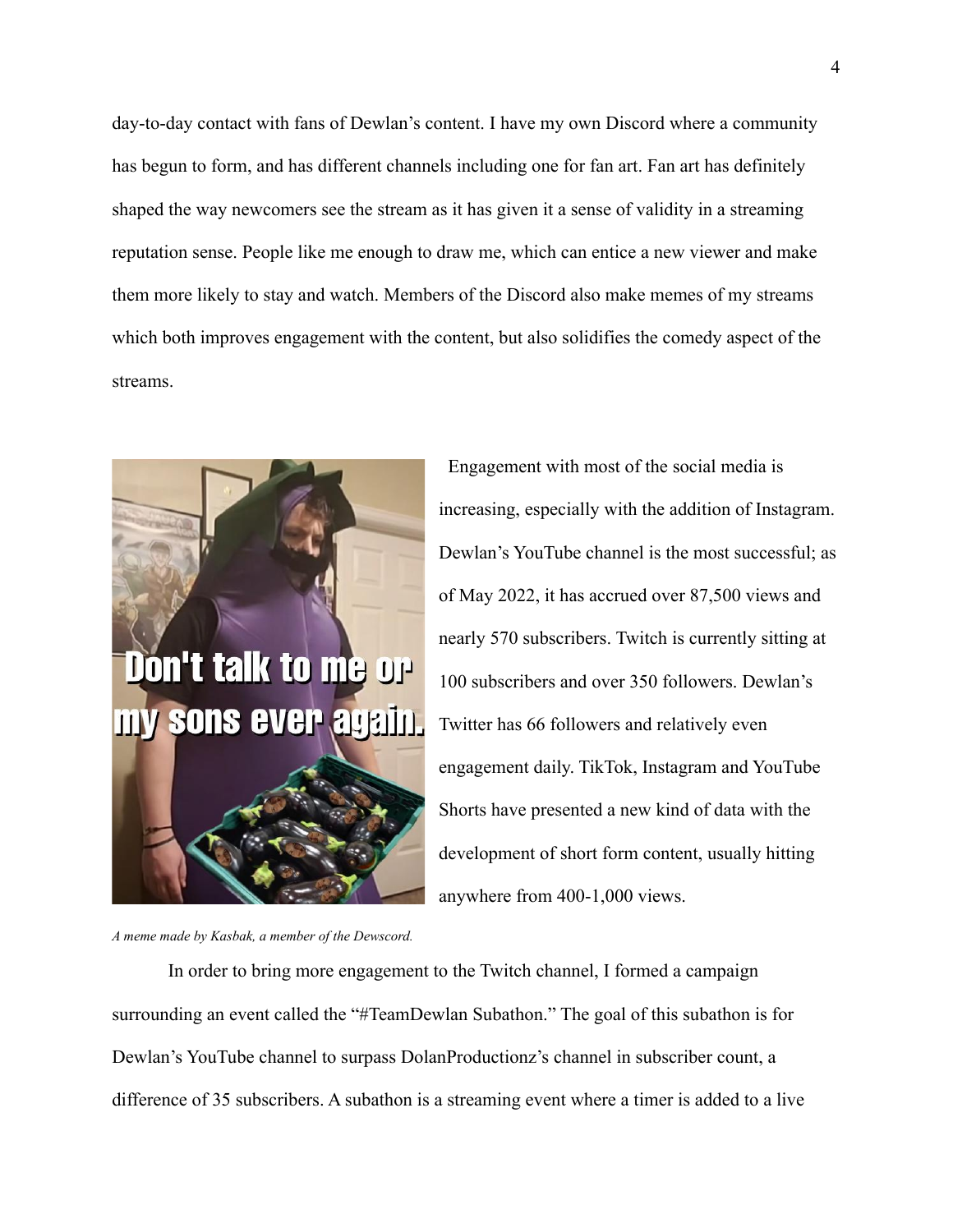stream and can have its time duration increased with subscriptions and bits (Miceli, 2022). Twitch subscriptions, while seemingly similar to YouTube subscriptions by name, have one key component that separates them: monetary value. A subscription on Twitch costs the viewer \$5 and unlocks custom emotes to be used all across the platform and supports the creator.

It may seem backwards to promote a YouTube channel for a Twitch event, but this actually benefits Twitch more in various ways. While YouTube does offer streaming, it is not intuitive when compared to Twitch. Messaging in chats are slower, there is typically more latency and interactive options such as channel points and bits do not exist. According to Ashley (2021):

They (Twitch) have an inbuilt audience. Whereas it is difficult to grow an organic audience over on YouTube. Fewer gaming streamers show up on a users' home page unless they actively seek it out. This means most new streamers are pushed over to Twitch, at least until they grow enough of a following to move to YouTube.

Because of this, I get all of the benefits of using Twitch while still campaigning for my YouTube channel. The campaign begins with the idea of streaming to both Twitch and YouTube, so that new viewers on YouTube can find the stream, subscribe for free and then move to Twitch where they can add *additional* subscribers. While subscribing on YouTube is free, it can only be done once per account. Twitch allows users to "gift" subscriptions to others in chat or completely at random. This means that users can continuously run up the subathon timer by themself, but I also have the added benefit of collecting income from it.

I began initiating the campaign by garnering attention on Twitch during my weekly live streams. I would play games that would be included in the subathon as a way to both bring attention to the games and practice at them before the event started. Posts on Discord were more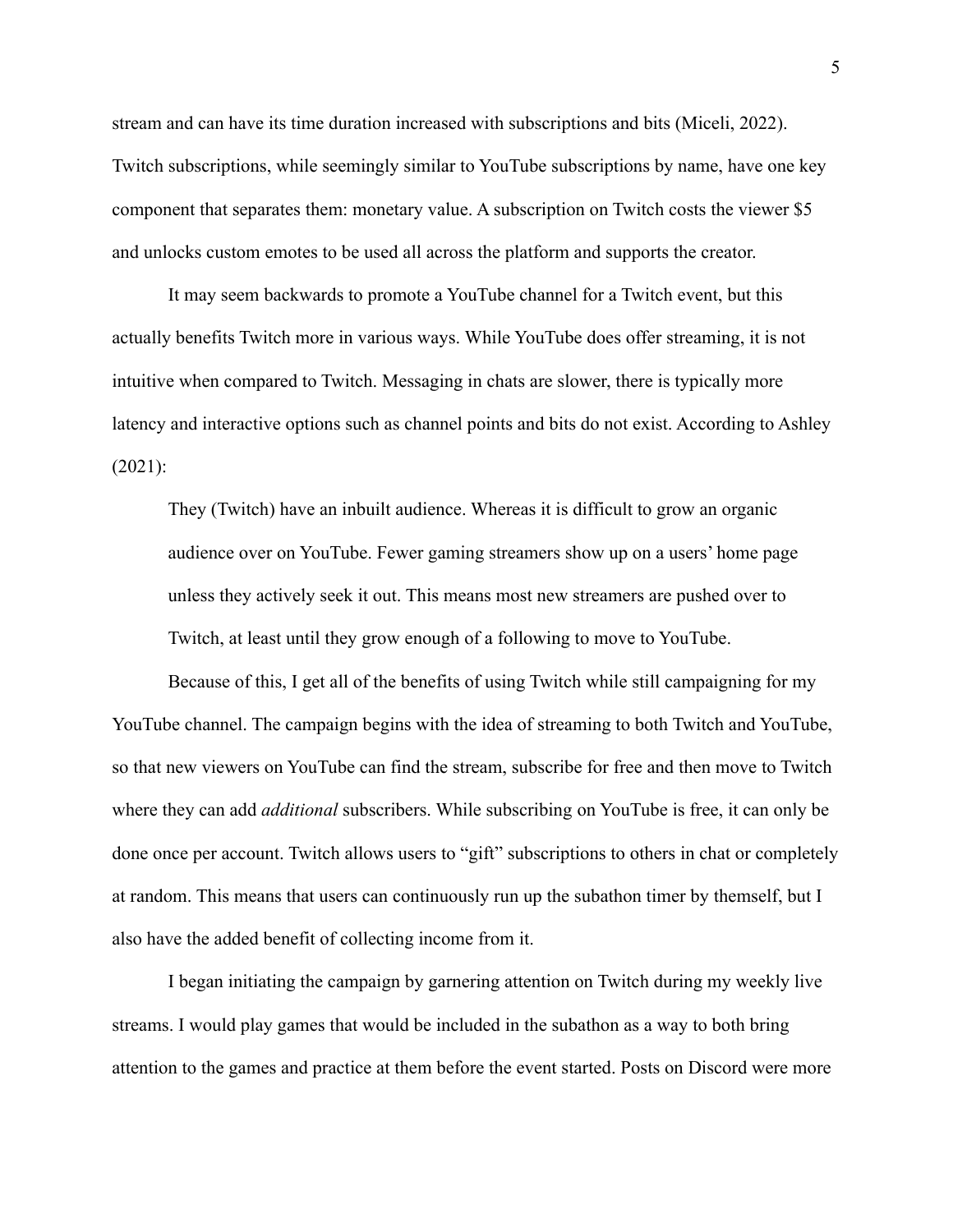relaxed with images attached to bring attention to them. As per the content calendar, I wanted to make sure I was live before the subathon to ensure viewers Dewlan was active, and then use the momentum from the subathon to continue views from clips onto other accounts such as Instagram Reels, TikTok and YouTube shorts.

| <b>May 2022</b>          |                                                            |                                                 |                                                |                                                  |        |                                           |
|--------------------------|------------------------------------------------------------|-------------------------------------------------|------------------------------------------------|--------------------------------------------------|--------|-------------------------------------------|
| Sunday                   | Monday                                                     | Tuesday                                         | Wednesday                                      | Thursday                                         | Friday | Saturday                                  |
|                          | $\overline{2}$                                             | 3                                               | $\overline{4}$                                 | 5                                                | 6      |                                           |
|                          | <b>Vegas Camera photo</b>                                  | <b>Red Rocks with Tech</b><br>N <sub>9</sub> ne |                                                |                                                  |        |                                           |
|                          |                                                            | <b>GTA V Gambling</b><br><b>Stream</b>          |                                                | Hardcore Skyblock:<br><b>New Series</b>          |        |                                           |
|                          |                                                            |                                                 |                                                |                                                  |        | <b>Adelaide's Coffee</b>                  |
| 8                        | 9                                                          | 10 <sup>°</sup>                                 | 11                                             | 12                                               | 13     | 14                                        |
|                          |                                                            |                                                 |                                                | <b>Hypixel Minigames</b><br>(prepare 4 subathon) |        | #TeamDewlan<br><b>Subathon</b>            |
|                          | <b>RT Dog Mentality,</b><br>promote #TeamDolan #TeamDewlan | RT Replay Mod, pro.                             |                                                |                                                  |        | <b>Take down Team</b><br>Dolan (announce) |
| <b>The Dog Mentality</b> |                                                            |                                                 |                                                |                                                  |        |                                           |
| 15                       | 16                                                         | 17                                              | 18                                             | 19                                               | 20     | 21                                        |
| <b>Adelaide's Coffee</b> | <b>Follow My Scream</b><br>(Phas)                          | <b>Wrinkles In My Brain</b><br>(GTAV)           | <b>MLG Tire God</b><br>(Scarworld)             |                                                  |        |                                           |
|                          | <b>Iron Lung Horror</b><br><b>Stream (record for YT)</b>   | Mineirhino (subathon<br>wrapup)                 | <b>Scarworld Cemetary</b><br>(subathon wrapup) |                                                  |        |                                           |
|                          | <b>Follow My Scream</b><br>(Phas)                          | <b>Wrinkles In My Brain</b><br>(GTAV)           | <b>MLG Tire God</b><br>(Scarworld)             |                                                  |        |                                           |

#### **Design the Plan**

*Orange indicates Instagram and YouTube Shorts, purple indicates Twitch, black indicates TikTok and blue indicates Twitter.*

In order to measure the success of the event, I will measure the week before and after the

subathon to determine the difference in engagement between the two time frames.

- #TeamDolan Instagram Promos:
	- Vegas Photo: <https://www.instagram.com/p/CdFK69DLA4x/>
	- Red Rocks Tech N9ne: <https://www.instagram.com/p/CdHHjgwr2aV/>
- Twitch Streams Before Subathon (VODs):
	- "I'm Back From Vegas": <https://www.twitch.tv/videos/1474414214>
	- o "Stranded on an Island in the Sky": <https://www.twitch.tv/videos/1476170400>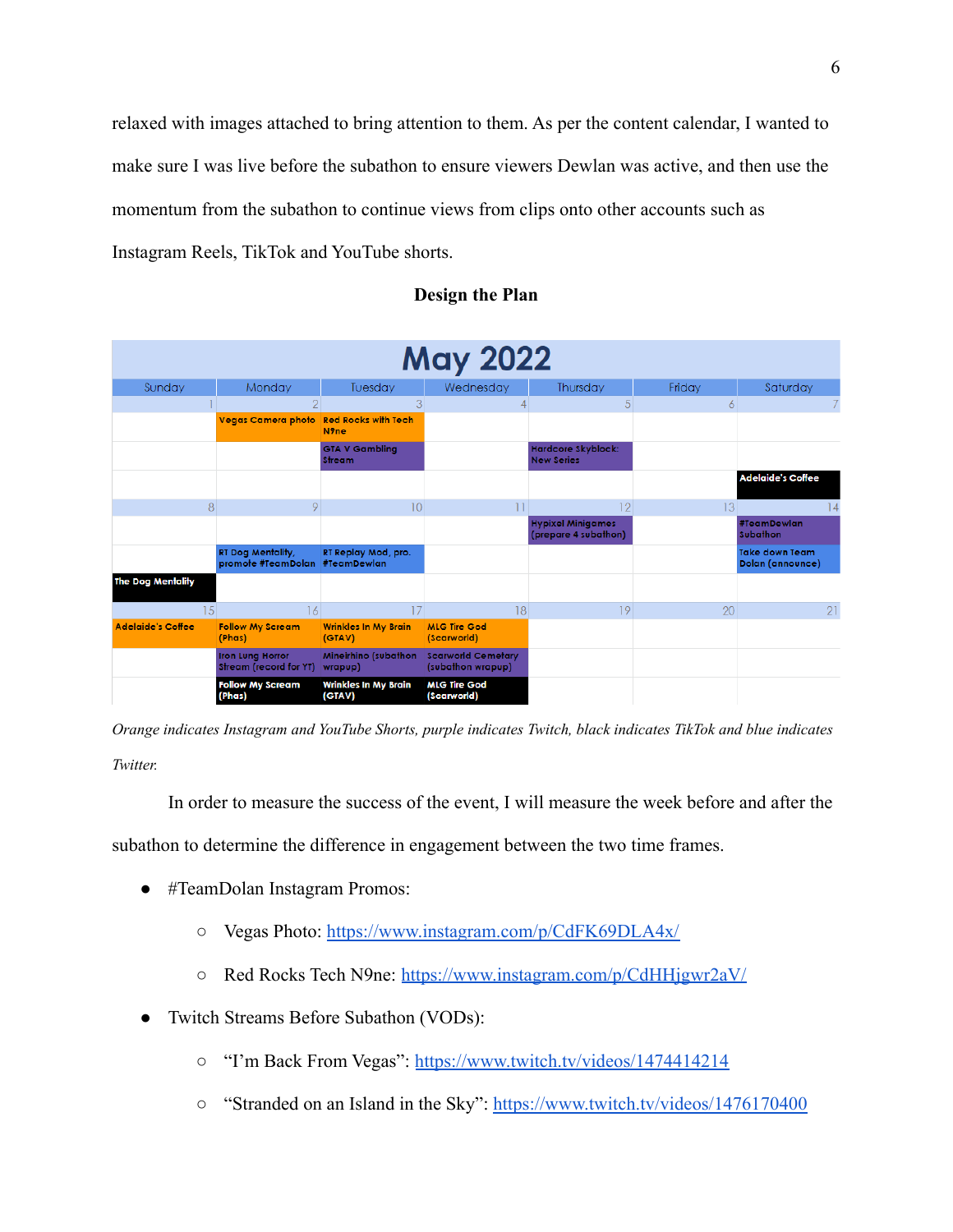- "Hypixel Mini-Games with Dewds:" <https://www.twitch.tv/videos/1482305009>
- **Twitch Streams After Subathon** 
	- o "Breathing in the IRON LUNG": <https://www.twitch.tv/videos/1485882330>
	- "The Most Infuriating Game I Own": <https://www.twitch.tv/videos/1486761459>
	- "Getting Ready For Graduation": <https://www.twitch.tv/videos/1487638518>
- Twitter:
	- o <https://twitter.com/DewlanYT/status/1521649238450446336>
	- <https://twitter.com/DewlanYT/status/1522372907921338369>
	- <https://twitter.com/DewlanYT/status/1523836875835789314>
	- <https://twitter.com/DewlanYT/status/1524194991337181184>
	- <https://twitter.com/DewlanYT/status/1524901240940859392>
	- <https://twitter.com/DewlanYT/status/1526334617288003584>
	- <https://twitter.com/DewlanYT/status/1526699916831035392>
	- <https://twitter.com/DewlanYT/status/1527060245045907457>

### **Data Analysis**

The subathon campaign brought both successes and failures in its own right. To start, the goal of beating DolanProductionz's subscriber count did not quite hit the mark. Falling short of the 575 goal at 565, the Dewlan channel still gained an impressive 25 subscribers in the span of one stream. Because of the uncertainty of the duration of the subathon, I began the stream at four hours long. From there, subscriptions and bits would increase it. Subscriptions and gifted subscriptions would increase the time by 10 minutes each and bits by one second increments.

With a handful of people given numerous subscriptions, the entirety of the subathon lasted 15 hours and 43 minutes. Starting at 1:00 p.m. on Saturday, May 14, this event lasted well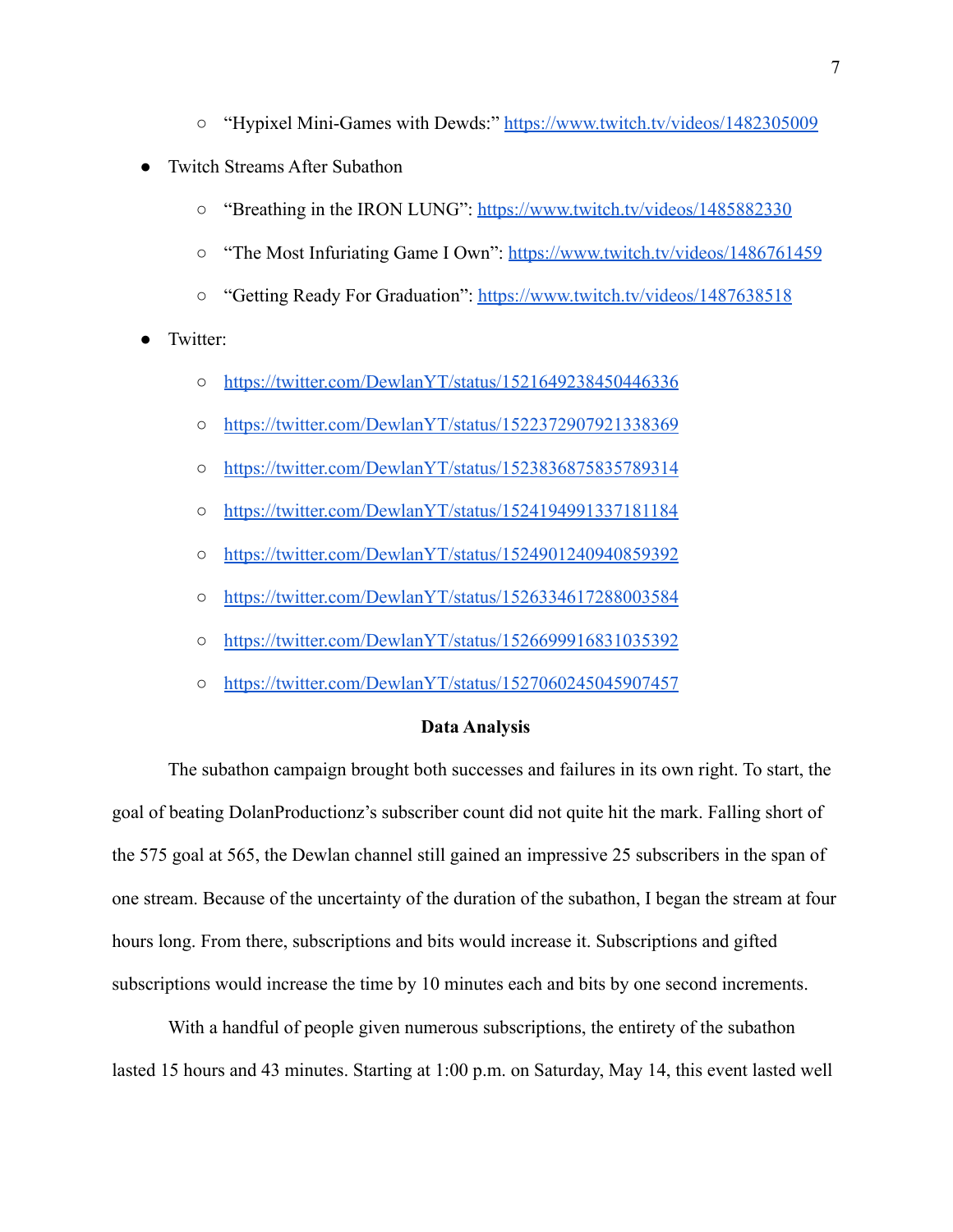into the morning of Sunday. While the YouTube channel area of the campaign may have not exactly hit the intended mark, the Twitch side far outweighed my expectations. By the end of the night, Dewlan's Twitch account sat at 100 subscribers, nearly breaking the record for most subscribers on the channel at one time. When accounting for the 50/50 split of creator revenue and taking into account the bits used to increase time, I made nearly \$300 from this event and expanded my social media presence, and that's poggers.

To keep the momentum of the event going strong, I posted clips from various games on TikTok, YouTube Shorts and Instagram Reels. All of these videos are clipped from the Twitch channel and focus heavily on advertising that it came from a stream. Perhaps most interestingly, an Instagram Reel posted three days after the subathon gained nearly 4,000 views and over 230 likes. This featured the same branding as my live streaming personality which helps with expanding my reach to other platforms.

Comparing the last 30 days of analytics versus the one week of the subathon campaign makes a compelling set of data. Engagement was improved, followers nearly doubled in that time and -- of course -- subscriptions skyrocketed. I expect all of these to die down within the next month, but the campaign gave the account a boost that will allow me to collect more clips and establish longer events in the future.



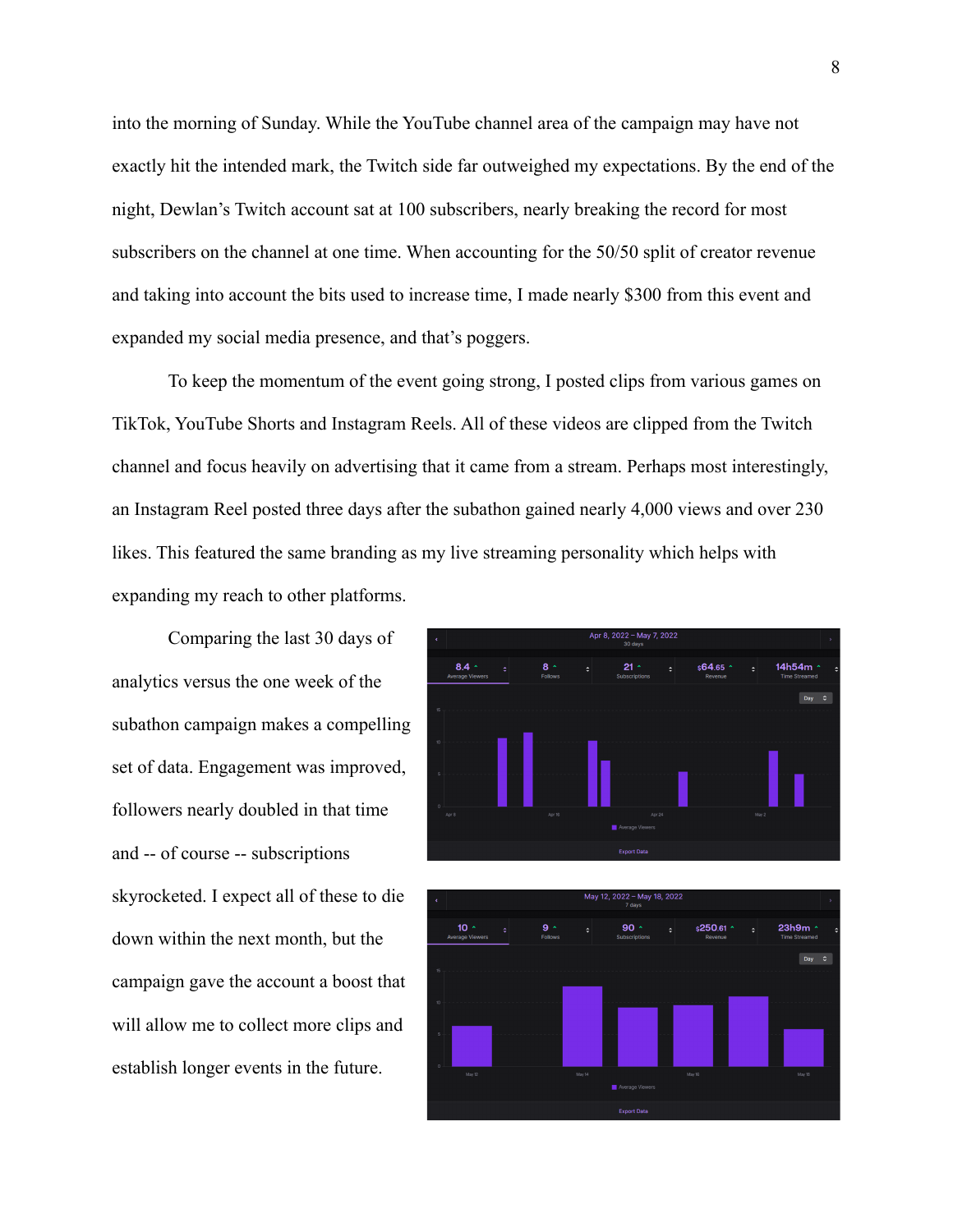Twitter analytics had a significant bump in engagement for the subathon announcement

tweet compared to other tweets from the time period.